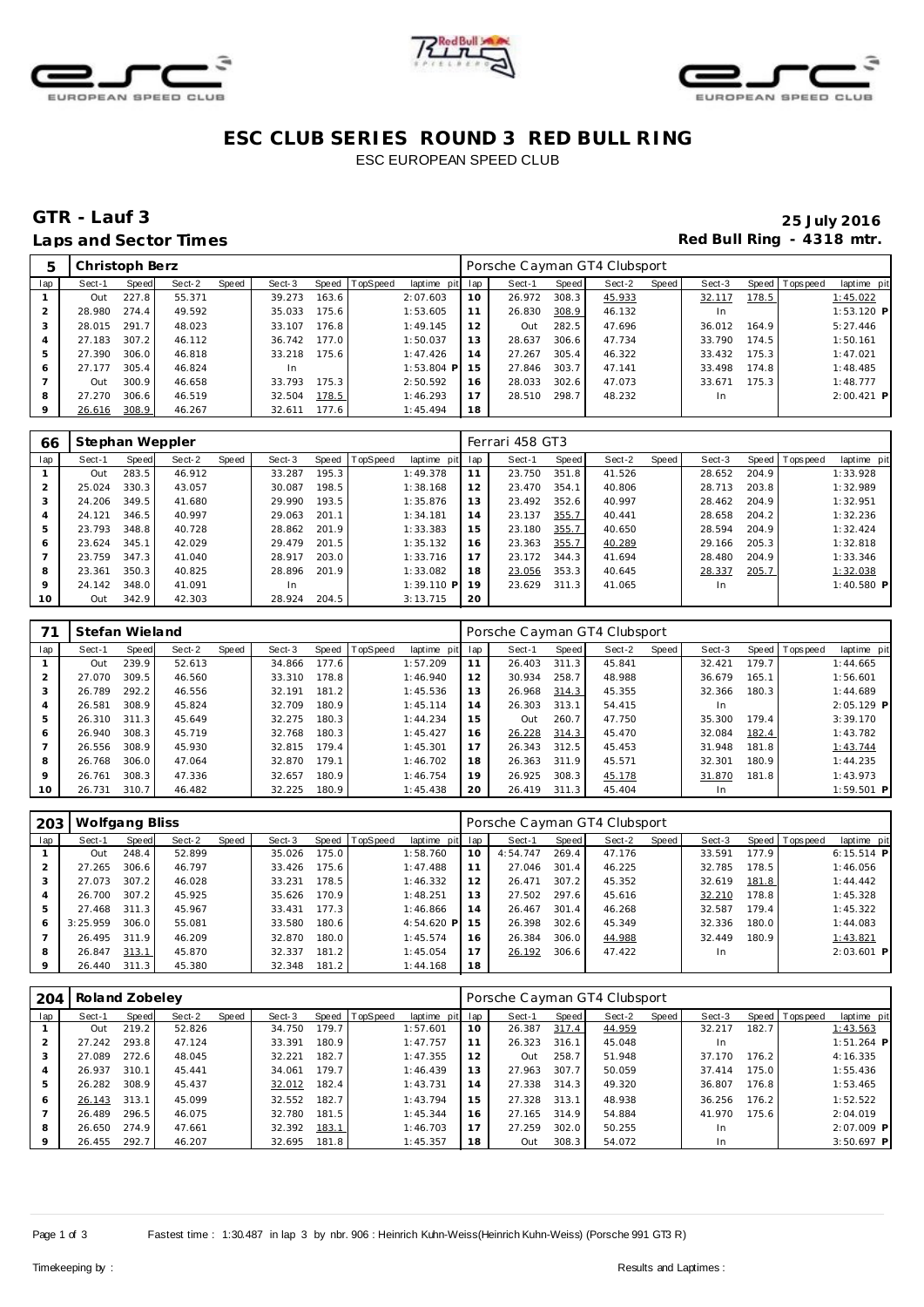





### **ESC CLUB SERIES ROUND 3 RED BULL RING** ESC EUROPEAN SPEED CLUB

## **GTR - Lauf 3 25 July 2016** Laps and Sector Times **Red Bull Ring - 4318 mtr.**

| 458            | Alexander Volz |       |        |       |        |       |                |                 |    | Ferrari 458 GT3 |       |        |         |        |       |                |              |
|----------------|----------------|-------|--------|-------|--------|-------|----------------|-----------------|----|-----------------|-------|--------|---------|--------|-------|----------------|--------------|
| lap            | Sect-1         | Speed | Sect-2 | Speed | Sect-3 |       | Speed TopSpeed | laptime pit lap |    | Sect-1          | Speed | Sect-2 | Speed I | Sect-3 |       | Speed Topspeed | laptime pit  |
|                | Out            | 245.0 | 48.233 |       | 31.396 | 197.4 |                | 1:45.830        | 9  | 24.283          | 337.2 | 41.645 |         | 29.001 | 199.6 |                | 1:34.929     |
|                | 24.483         | 340.7 | 41.703 |       | 29.712 | 198.9 |                | 1:35.898        | 10 | 23.961          | 340.7 | 41.649 |         | 29.378 | 198.5 |                | 1:34.988     |
| 3              | 24.987         | 340.7 | 41.401 |       | 29.099 | 202.2 |                | 1:35.487        | 11 | 23.789          | 343.6 | 41.306 |         | 29.303 | 199.3 |                | 1:34.398     |
| $\overline{A}$ | 24.107         | 342.9 | 41.272 |       | 28.907 | 201.5 |                | 1:34.286        | 12 | 24.120          | 337.9 | 41.254 |         | 29.357 | 199.6 |                | 1:34.731     |
| 5              | 23.593         | 343.6 | 41.212 |       | 29.032 | 201.9 |                | 1:33.837        | 13 | 23.859          | 344.3 | 41.221 |         | 29.305 | 198.5 |                | 1:34.385     |
| 6              | 23.680         | 343.6 | 41.179 |       | 31.035 | 199.6 |                | 1:35.894        | 14 | 24.012          | 340.0 | 42.400 |         | 29.123 | 200.4 |                | 1:35.535     |
|                | 23.863         | 341.4 | 40.723 |       | In.    |       |                | $1:39.731$ P    | 15 | 24.176          | 332.3 | 41.348 |         | In     |       |                | $1:47.153$ P |
| 8              | Out            | 323.7 | 42.364 |       | 29.652 | 198.5 |                | 4:38.066        | 16 |                 |       |        |         |        |       |                |              |

| 666 |        |       | Stephanie Weppler |       |        |        |                |                 |    | Ferrari 458 Challenge |       |        |       |        |       |                 |              |
|-----|--------|-------|-------------------|-------|--------|--------|----------------|-----------------|----|-----------------------|-------|--------|-------|--------|-------|-----------------|--------------|
| lap | Sect-1 | Speed | Sect-2            | Speed | Sect-3 |        | Speed TopSpeed | laptime pit lap |    | Sect-1                | Speed | Sect-2 | Speed | Sect-3 |       | Speed Tops peed | laptime pit  |
|     | Out    | 257.0 | 49.594            |       | 34.648 | 193.5  |                | 1:53.581        |    | 24.503                | 335.1 | 44.916 |       | 32.800 | 196.0 |                 | 1:42.219     |
|     | 25.795 | 321   | 45.024            |       | 32.375 | 194.9  |                | 1:43.194        |    | 25.464                | 321.8 | 43.423 |       | 31.860 | 195.7 |                 | 1:40.747     |
|     | 24.628 | 337.9 | 43.633            |       | 32.055 | 196.01 |                | 1:40.316        |    | 24.696                | 335.8 | 42.859 |       | 31.743 | 196.4 |                 | 1:39.298     |
|     | 24.907 | 335.8 | 43.416            |       | 31.963 | 195.3  |                | 1:40.286        | 10 | 25.003                | 337.2 | 43.045 |       | 31.849 | 194.9 |                 | 1:39.897     |
|     | 24.830 | 336.5 | 43.411            |       | 31.757 | 195.7  |                | 1:39.998        |    | 25.885                | 270.3 | 49.784 |       | In     |       |                 | $1:56.998$ P |
|     | 24.801 | 334.4 | 43.057            |       | 31.586 | 197.4  |                | 1:39.444        | 12 |                       |       |        |       |        |       |                 |              |

| 77  | Schorsch Wörle |                    |        |       |        |       |                |              |         | Porsche Cayman GT4 Clubsport |       |        |       |           |       |                |              |
|-----|----------------|--------------------|--------|-------|--------|-------|----------------|--------------|---------|------------------------------|-------|--------|-------|-----------|-------|----------------|--------------|
| lap | Sect-1         | Speed              | Sect-2 | Speed | Sect-3 |       | Speed TopSpeed | laptime pit  | lap     | Sect-1                       | Speed | Sect-2 | Speed | Sect-3    |       | Speed Topspeed | laptime pit  |
|     | Out            | 284.5              | 46.393 |       | 32.123 | 180.3 |                | 1:44.574     | 8       | 26.457                       | 316.1 | 45.491 |       | 32.723    | 182.7 |                | 1:44.671     |
|     | 26.761         | 308.9              | 45.596 |       | 31.902 | 181.8 |                | 1:44.259     | $\circ$ | 26.042                       | 318.0 | 45.446 |       | 32.219    | 183.4 |                | 1:43.707     |
|     | 26.255         | 311<br>$\cdot$ 3   | 45.432 |       | 1n     |       |                | $1:53.339$ P | 10      | 26.164                       | 316.8 | 45.911 |       | 32.139    | 183.1 |                | 1:44.214     |
|     | Out            | 306.6              | 45.723 |       | 31.795 | 183.1 |                | 4:50.875     | 11      | 26.311                       | 316.8 | 45.505 |       | 33.060    | 182.1 |                | 1:44.876     |
|     | 26.000         | 279.6              | 46.800 |       | 33.340 | 181.8 |                | 1:46.140     | 12      | 27.786                       | 314.9 | 45.793 |       | 32.424    | 183.1 |                | 1:46.003     |
|     | 27.082         | 314.9 <sub>1</sub> | 45.916 |       | 33.137 | 181.5 |                | 1:46.135     | 13      | 26.220                       | 316.8 | 45.467 |       | <b>In</b> |       |                | $1:54.734$ P |
|     | 26.120         | 317.4              | 45.874 |       | 32.571 | 181.8 |                | 1:44.565     | 14      |                              |       |        |       |           |       |                |              |

| 902 | Michael Geisel |       |        |       |        |       |                  |                 |    | Porsche 991 GT3 CUP |       |        |       |        |       |                 |              |
|-----|----------------|-------|--------|-------|--------|-------|------------------|-----------------|----|---------------------|-------|--------|-------|--------|-------|-----------------|--------------|
| lap | Sect-1         | Speed | Sect-2 | Speed | Sect-3 |       | Speed   TopSpeed | laptime pit lap |    | Sect-1              | Speed | Sect-2 | Speed | Sect-3 |       | Speed Tops peed | laptime pit  |
|     | Out            | 287.0 | 45.816 |       | 30.999 | 196.4 |                  | 1:44.662        |    | 24.042              | 343.6 | 42.418 |       | In.    |       |                 | $1:45.801$ P |
|     | 30.097         | 310.7 | 43.437 |       | 29.688 | 197.8 |                  | 1:43.222        |    | Out                 | 333.7 | 44.639 |       | In.    |       |                 | $7:13.661$ P |
|     | 24.083         | 342.2 | 42.034 |       | 29.181 | 198.5 |                  | 1:35.298        |    | Out                 | 338.6 | 42.853 |       | 31.547 | 195.7 |                 | 2:35.303     |
|     | 23.895         | 347.3 | 41.867 |       | 30.280 | 198.9 |                  | 1:36.042        |    | 25.207              | 345.1 | 42.787 |       | 30.649 | 196.7 |                 | 1:38.643     |
|     | 23.873         | 348.0 | 41.505 |       | 29.451 | 197.8 |                  | 1:34.829        | 10 | 24.274              | 342.2 | 42.155 |       |        |       |                 | $1:49.025$ P |

| 906 |        |              | Heinrich Kuhn-Weiss |              |        |       |                |                 |   | Porsche 991 GT3 R |              |        |       |        |       |                |              |
|-----|--------|--------------|---------------------|--------------|--------|-------|----------------|-----------------|---|-------------------|--------------|--------|-------|--------|-------|----------------|--------------|
| lap | Sect-1 | <b>Speed</b> | Sect-2              | <b>Speed</b> | Sect-3 |       | Speed TopSpeed | laptime pit lap |   | Sect-1            | <b>Speed</b> | Sect-2 | Speed | Sect-3 |       | Speed Topspeed | laptime pit  |
|     | Out    | 298.7        | 43.449              |              | 28.641 | 204.9 |                | 1:41.148        |   | 23.131            | 355.         | 40.317 |       | 27.509 | 208.1 |                | 1:30.957     |
|     | 23.090 | 354          | 40.073              |              | 27.751 | 207.7 |                | 1:30.914        |   | 22.763            | 357.2        | 39.651 |       | ln.    |       |                | $1:43.778$ P |
|     | 23.213 | 354          | 39.687              |              | 27.587 | 208.5 |                | 1:30.487        | O |                   |              |        |       |        |       |                |              |

| 907     | Siegfried Kuzdas |       |        |       |        |       |          |                 |    | Alpina BMW GT3 |       |        |       |        |       |                |              |
|---------|------------------|-------|--------|-------|--------|-------|----------|-----------------|----|----------------|-------|--------|-------|--------|-------|----------------|--------------|
| lap     | Sect-1           | Speed | Sect-2 | Speed | Sect-3 | Speed | TopSpeed | laptime pit lap |    | Sect-1         | Speed | Sect-2 | Speed | Sect-3 |       | Speed Topspeed | laptime pit  |
|         | Out              | 204.8 | 50.396 |       | 32.247 | 197.1 |          | 1:57.326        | 11 | 24.012         | 338.6 | 42.536 |       | 29.894 | 201.9 |                | 1:36.442     |
|         | 24.918           | 315.5 | 43.597 |       | 30.895 | 197.8 |          | 1:39.410        | 12 | 23.928         | 335.1 | 42.470 |       | 29.801 | 203.0 |                | 1:36.199     |
|         | 24.976           | 304.8 | 42.842 |       | 30.136 | 198.5 |          | 1:37.954        | 13 | 23.797         | 342.9 | 42.207 |       | 30.161 | 201.5 |                | 1:36.165     |
|         | 24.084           | 330.3 | 43.382 |       | 30.342 | 195.3 |          | 1:37.808        | 14 | 24.010         | 340.7 | 42.148 |       | 29.812 | 200.4 |                | 1:35.970     |
|         | 24.192           | 328.3 | 42.855 |       | 30.307 | 198.5 |          | 1:37.354        | 15 | 23.733         | 342.2 | 42.214 |       | 29.380 | 203.0 |                | 1:35.327     |
| 6       | 24.163           | 333.7 | 42.551 |       | 30.133 | 198.2 |          | 1:36.847        | 16 | 23.611         | 340.0 | 42.199 |       | 29.535 | 203.0 |                | 1:35.345     |
|         | 24.184           | 321.8 | 42.566 |       | 29.929 | 200.4 |          | 1:36.679        | 17 | 23.584         | 333.7 | 42.727 |       | 29.346 | 203.4 |                | 1:35.657     |
| 8       | 24.074           | 320.5 | 42.707 |       | 29.959 | 200.7 |          | 1:36.740        | 18 | 23.654         | 335.1 | 42.175 |       | 29.723 | 199.3 |                | 1:35.552     |
| $\circ$ | 25.818           | 255.4 | 46.499 |       | In.    |       |          | $1:54.835$ P 19 |    | 23.944         | 335.8 | 42.246 |       | 29.632 | 204.2 |                | 1:35.822     |
| 10      | Out              | 289.1 | 43.120 |       | 30.694 | 200.4 |          | 4:42.465        | 20 | 27.203         | 224.9 | 48.489 |       | In     |       |                | $1:55.643$ P |

| 934 | Friedl-Hartmann |       |        |       |        |       |          |                 |    | KTM X-BOW |       |        |         |        |       |                   |             |
|-----|-----------------|-------|--------|-------|--------|-------|----------|-----------------|----|-----------|-------|--------|---------|--------|-------|-------------------|-------------|
| lap | Sect-1          | Speed | Sect-2 | Speed | Sect-3 | Speed | TopSpeed | laptime pit lap |    | Sect-1    | Speed | Sect-2 | Speed I | Sect-3 |       | Speed   Tops peed | laptime pit |
|     | Out             | 210.9 | 52.897 |       | 32.724 | 179.4 |          | 1:57.396        |    | 25.823    | 306.6 | 45.327 |         | 31.080 | 180.9 |                   | 1:42.230    |
|     | 25.723          | 310.7 | 46.213 |       | 31.176 | 177.0 |          | 1:43.112        |    | 25.588    | 320.5 | 44.582 |         | 30.679 | 183.1 |                   | 1:40.849    |
|     | 25.551          | 313.1 | 45.552 |       | 30.885 | 179.7 |          | 1:41.988        | 13 | 30.201    | 214.5 | 53.867 |         |        |       |                   | 2:12.793 P  |
|     | 25.487          | 310.7 | 50.590 |       | 31.061 | 177.0 |          | 1:47.138        | 14 | Out       | 292.7 | 45.328 |         | 32.010 | 183.4 |                   | 4:05.947    |
|     | 25.673 314.9    |       | 45.167 |       | 31.251 | 179.4 |          | 1:42.091        | 15 | 25.762    | 321.8 | 44.289 |         | 31.472 | 186.5 |                   | 1:41.523    |

Page 2 of 3 Fastest time : 1:30.487 in lap 3 by nbr. 906 : Heinrich Kuhn-Weiss(Heinrich Kuhn-Weiss) (Porsche 991 GT3 R)